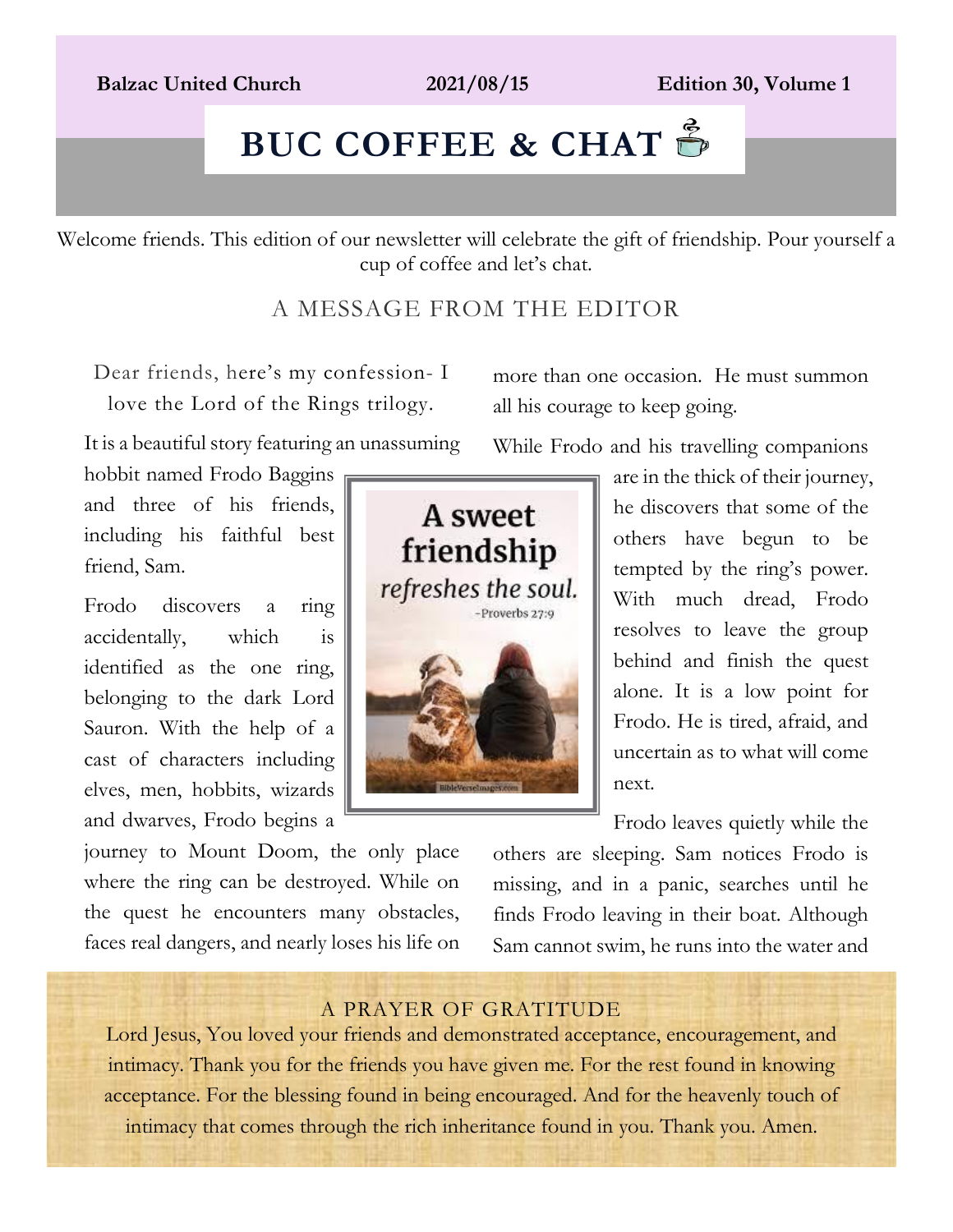struggles to get to Frodo. Frodo hears Sam calling his name and turns to see Sam in the water. Frodo calls to him, "Go back Sam. I'm going to Mordor alone," and without hesitation Sam replies, "Of course you are, and I'm coming with you."

Although Frodo is the lead character in this timeless story, it is the faithfulness, loyalty, compassion and understanding of Sam which models most closely what Jesus has taught us about how to be a friend. In this issue of the newsletter, I have included stories of friendship from the bible, submissions of tales of friendship from Readers Digest, and other ideas to inspire your own celebrations of friendship.

Wherever you find yourself today, I encourage you to make time to be a friend to someone else, thank God for someone who has been a friend to you, and celebrate the unwaivering love and friendship you have for a lifetime with Jesus, the dearest friend of all.

-Angela Wigglesworth

#### **Heartwarming Stories of True Friendship That Will Make You Call Your Bestie**

#### COURTESY OF READERS DIGEST ONLINE MAGAZINE

If you're lucky, you'll find one person who brightens your day, lends an ear, and inspires you. RD readers share stories of their best buds.



CONSTANCE BANNISTER CORP/GETTY IMGES

**Five months after my husband,** my two-year-old daughter, and I moved 2,000 miles from home, I gave birth to a beautiful baby girl with severely clubbed feet. This marked the beginning of a long series of doctor appointments. Taking care of two young children, one of whom required constant medical attention, meant that I was always tired and behind on my household chores. One day, we came home from yet another doctor's visit to find the front door ajar. I cautiously proceeded into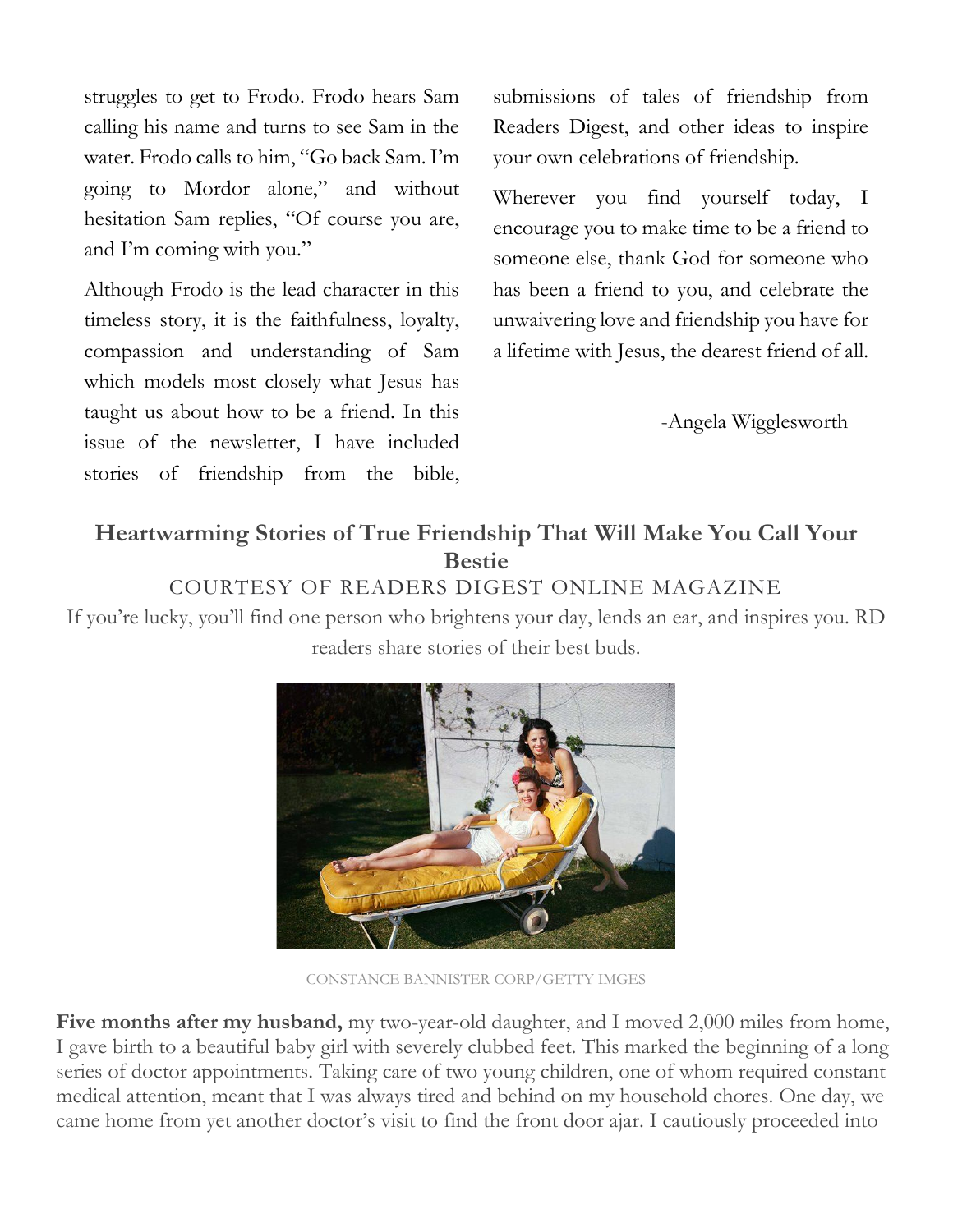the house, only to find the floors spotless, the dishes cleaned and dried, and the dirty laundry washed and folded. Upstairs, the beds were made, and there were even flowers in a vase beside my bed. It turns out that my friend Joy was driving by my home and noticed my car was gone, so she took the opportunity to help me out. I learned an important lesson that day about compassion. And this friendship was sealed for life! *Judith Heicksen, Santa, Idaho*

**Because we are all over the country,** my three closest friends (Miranda, Rachel, and Johlandi) and I keep in touch via group texting. We share daily struggles, complaints, triumphs, and, most of all, laughs. These special ladies respond nonjudgmentally to whatever I tell them, allowing me to be as vulnerable as I please. Conversely, it's a blessing to help them through their difficult times. Having such receptive friends has taught me that life is more fun and meaningful when I share myself with others. *Lauren Young, Rockingham, Virginia.*

**When I was pregnant,** I felt—and acted—as if I had PMS for the entire nine months. My best friend, Laura, told me she was calling me every other day to make sure someone was still speaking to me. That is true friendship. *Gail Bua, Nutley, New Jersey*

**Today is my birthday,** and I know my friend Linda is making me a cake. Sometimes when you're an adult, no one thinks to do that for you. *Tamara Castellari, Parachute, Colorado*

**After my wife of 44 years died,** I didn't feel the urge to socialize. But that didn't stop my friend Tony from inviting me to join a group of guys who got together every Thursday for dinner. I told him I wasn't ready. He called again the next week, and again I said no. He kept calling every week, and finally I said, "OK, I'll go. Anything to keep you from calling me every week." It has now been six years since my wife died, and thanks to Tony, I have been going to dinner every week with the gang we've dubbed ROMEO— Retired Old Men Eating Out. *David Fenwick, Ocean Township, New Jersey*

**"Friendship"** is a mild word for such an extraordinary and holy connection, for what can be the most sustaining, lifegiving, death-defying relationships some of us will ever experience. My closest friends are the reason for my deep faith in God, because through them I have discovered what superhuman intimacy and devotion are. I have been blessed by people whose unconditional love and brilliance and loyalty have almost single-handedly made it possible for me to survive.

I have always said that this experience called human life has not been a good match for me. A third of the time, it hurts you and yours too much. A third of the time, you feel so alien and clueless and inadequate that it might as well still be seventh grade. But that last third, where you get to talk to your friends, hang out and figure things out with them, commiserate, comfort and be comforted, gossip and laugh until you leak, is the realm where everything becomes worth it.

Our closest friendships are hallowed ground. When someone truly "gets" you, you're half the way home. There is no circumstance so miserable that your closest friends can't help you come through. If you have lost one of your best friends, then you have survived an unsurvivable loss. And it was almost certainly only your other closest, bosom-buddy friends who helped you do it, who sat in the dirt with you for as long as you needed, who brought you tea and never left, and who at some point helped pull you back up to your feet.

— ANNE LAMOTT, best-selling author of Imperfect Birds: *[A Novel, Traveling](https://go.redirectingat.com/?id=74968X1525084&xs=1&url=http%3A%2F%2Fsearch.barnesandnoble.com%2Fbooksearch%2FisbnInquiry.asp%3FEAN%3D9781594485046%26lkid%3DJ15656896%26pubid%3DK125307%26byo%3D1&sref=https%3A%2F%2Fwww.redbookmag.com%2Flife%2Ffriends-family%2Fa11941%2Ftrue-friendship-1%2F&xcust=%5Butm_source%7C%5Butm_campaign%7C%5Butm_medium%7C%5Bgclid%7C%5Bmsclkid%7C%5Bfbclid%7C%5Brefdomain%7Cwww.google.ca%5Bcontent_id%7Cc9ac17b8-07f5-4623-a864-9860aafd5955%5Bcontent_product_id%7C%5Bproduct_retailer_id%7C)  Mercies,* and *[Grace \(Eventually\)](https://go.redirectingat.com/?id=74968X1525084&xs=1&url=http%3A%2F%2Fsearch.barnesandnoble.com%2Fbooksearch%2FisbnInquiry.asp%3FEAN%3D9781594485046%26lkid%3DJ15656896%26pubid%3DK125307%26byo%3D1&sref=https%3A%2F%2Fwww.redbookmag.com%2Flife%2Ffriends-family%2Fa11941%2Ftrue-friendship-1%2F&xcust=%5Butm_source%7C%5Butm_campaign%7C%5Butm_medium%7C%5Bgclid%7C%5Bmsclkid%7C%5Bfbclid%7C%5Brefdomain%7Cwww.google.ca%5Bcontent_id%7Cc9ac17b8-07f5-4623-a864-9860aafd5955%5Bcontent_product_id%7C%5Bproduct_retailer_id%7C)*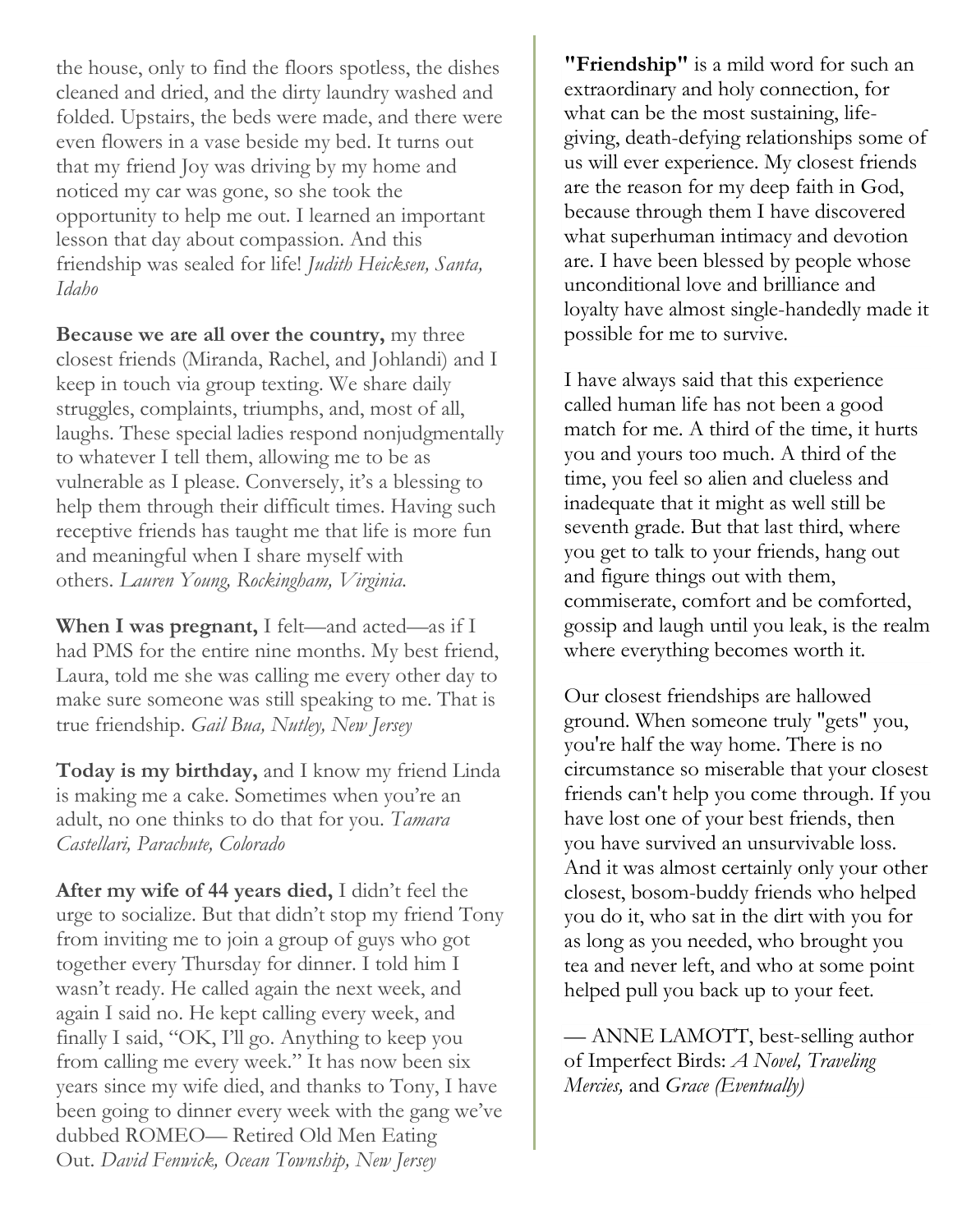#### **Grilled Cheese and Tomato Tea and Crumpets** Peanut Butter and Jelly Well, this one was a bit For all of our friends over in the **Soup** obvious. But, you can't say Ever wonder why most U.K. and the Republic of Ireland, one without *at least* restaurants serve tomato soup this duo is for you! The perfect *thinking* about the other. The tea-time snack, tea and crumpets with grilled cheese? Us too. first and foremost example Turns out that post-World War just go better together. of foods that just go better II, food service institutions such together. as school cafeterias paired grilled cheese with tomato soup to provide diners with a required Vitamin C component. The option was economical and easy; and its popularity caught like wildfire. **Chicken and Waffles** Friendship is a beautiful **Bacon and Eggs** thing. Having a good friend  $bacon + egg = love at first sight.$ The Southern comfort food to top all Southern comfort food. means you'll always have someone to make you laugh Chicken and waffles is another TNG FNGNDS dish that is perfect for any time of until you cry, and make you are never apart laugh when you're about to the day, any time of the year, and MAYBE IN DISTANCE BUT for any occasion. While these items cry. Just like these food never in Heart combos, the two of you are also great on their own, just combined are just better like a pair of best friends, they're together. So, this better together.International Day of **Milk and Cookies** Friendship, why not try a Whether you indulge in chocolate few of these better-together chips, snickerdoodles, or a combos, and call, video chat, handful of Oreos, everyone has or hang out with your bestie their preferred milk:cookie ratio. to celebrate!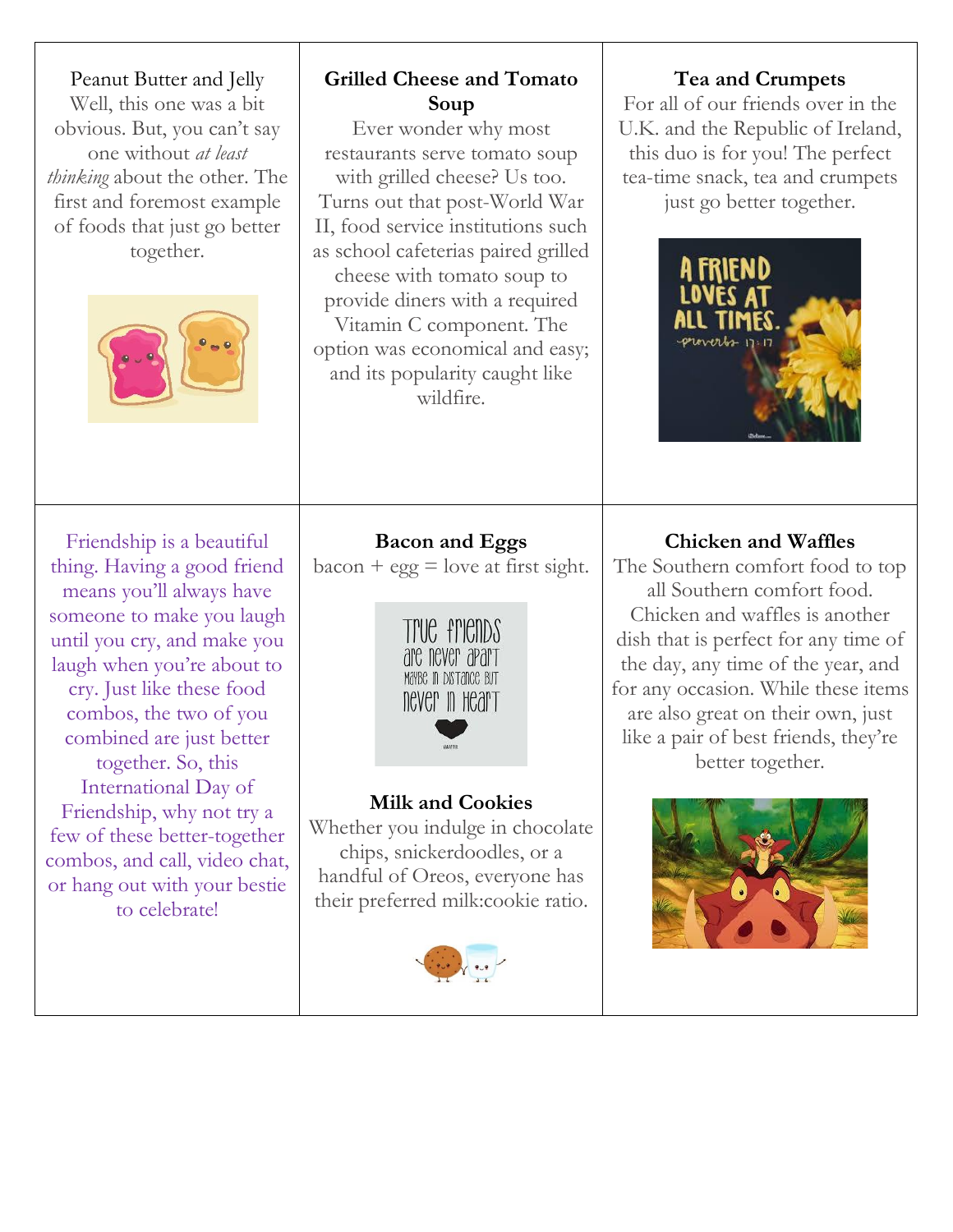

As you color the picture above, think about someone who has been a good friend to you. What is it that makes them a good friend? Thank God for bringing this person into your life.

Next, think about someone you know who might need a little extra support right now. What are some ways you can actively be a good friend to them? Try to follow through with your friend this week. Thank God for being the ultimate example of a good friend. Amen.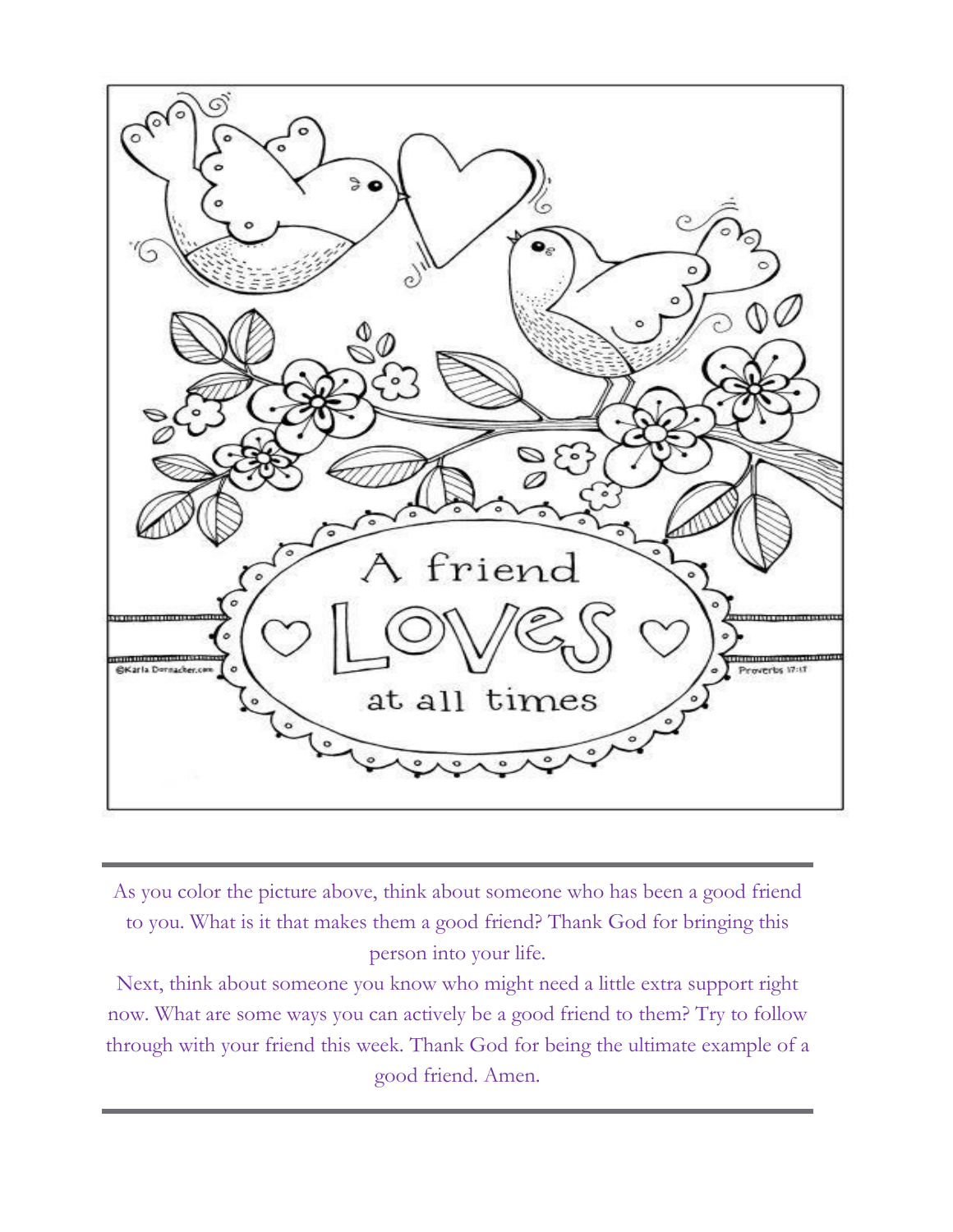## **BUC COMMUNITY NEWS**



*"Rejoice with those who rejoice. Weep with those who weep."*

 $\triangleright$  We pray for our BUC family members (kids, parents, teachers and other staff) who are returning to an uncertain plan for school in a few weeks.

 $\triangleright$  We pray for the re-opening committee and their mindfulness of the needs of the whole church family, as well as their reliance on God's counsel, as we begin to consider re-opening the church to in-person worship.

 $\triangleright$  We pray for all those affected by wildfires, and to all the firefighters responding to the need.

 $\triangleright$  We pray for all who continue to be impacted by residential school systems.



➢ **Thank you** to everyone for your continued prayers and financial donations.



 $\triangleright$  If you have news you'd like to share in the next newsletter or would like to share a word of encouragement with everyone, please email the details to Angela at balzacunitedchurch@gmail.com or call her at 587-229-3878.

➢ Donna Watt sends cards to our BUC church family. If you know someone who is ill, is celebrating a birthday, is grieving, or just needs a thank you or a bit of encouragement, please email Donna at [donnamwatt34@gmail.com](mailto:donnamwatt34@gmail.com)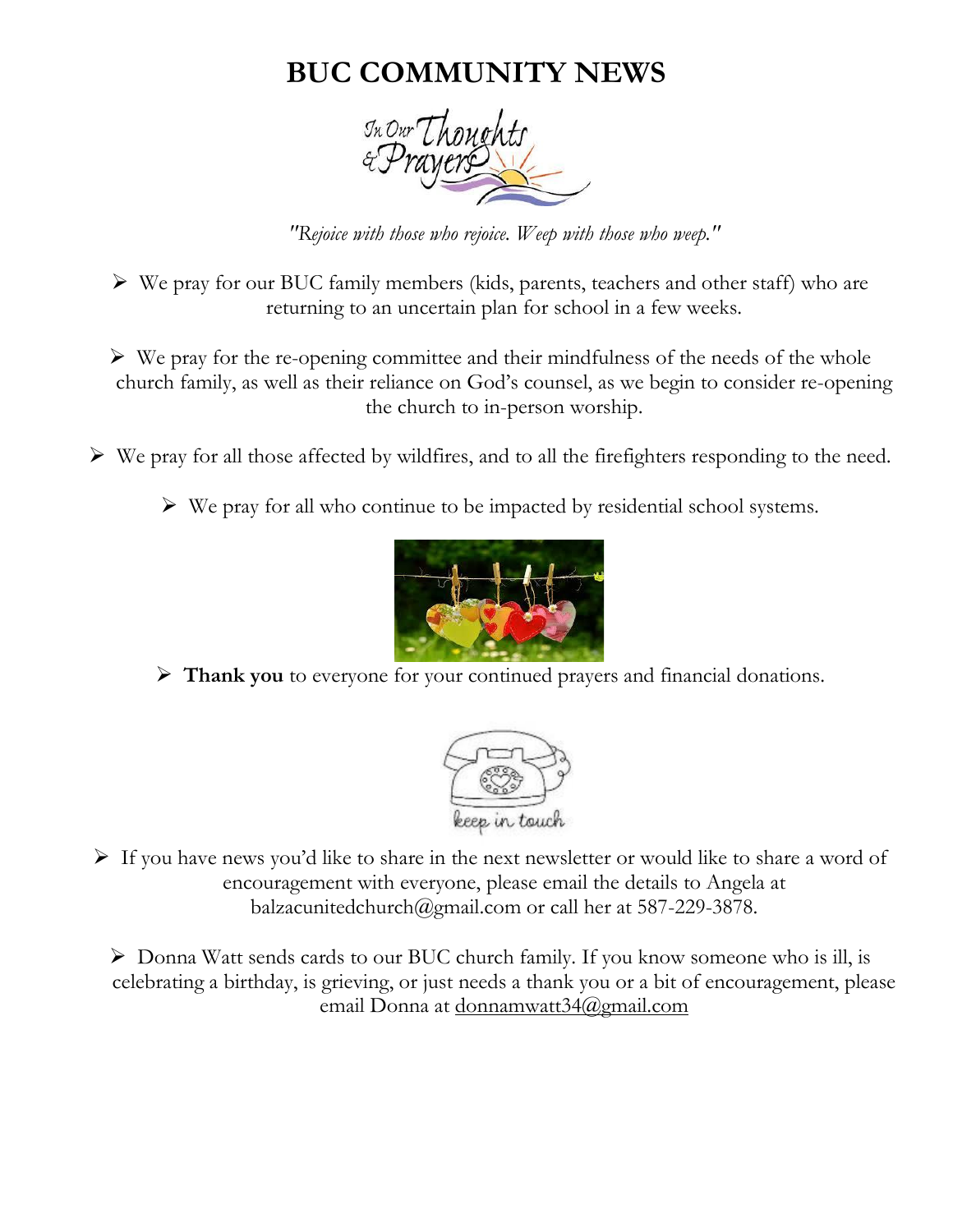# God is my friend

X L J E K O C H S F H F S A V B R U Z I L S B O A B O G T F G Y Z T T B R O B C O M P A N I O N K Y Y R R R S V E S P N Q I P X A Y J T J N M C Z W E D S N M U H U G I A E E K Y N E Q T Q Z O S A W U E R W V E R J F R V T N R Q F M F P X M I L U T C K U O B T F P H J R R D F I J R E Y M L K S J R M R O V O D D B D V E W A L N I R T A R I Z V W K Q D N D O M R P Z T S T S C E I K N L R L R A J X O E O N K D H N G O H E W N C S D E B I L O V E T H V H U O Q R G M E N J D O X M Y L G S U O E T H G I R T F E E K R O Y S F S E M Y B Z Q Q N N Z Y W C X X J B H A N L H C V N D B R A J D E Y W R Y W A B D O G T W C I D U T G R O Y I V S S I S N W O N K J H F O R P E E Y R O B S H L M L G F T I T X U S G N D H H N K X E S F E P U E B O R D O G S Y O R B Y J C R B U A S C L O S E R I N T I M A T E S R A E T A L H T E K P O D S X C T C Q W R B I D D L R A E E B E C E I D Q E W H N G L E L Y Q N N F V V L S H R R X T Z S H U O G A C J E M U F W E A M D S A H E Z L Q R Q L O C T I W I S E T N Z P V N E Y Q T I U L E I D S P V C U B K M H E H B E J D T K N M M E H V I E I R O N S H A R P E N S D D V JICTVHBMUTOTOSELPICSIDHX

| always      | blessed                | book of john  | choose    |
|-------------|------------------------|---------------|-----------|
| close       | commandment            | companion     | depend    |
| disciples   | each other             | father        | friend    |
| Friendship  | God                    | greater       | honour    |
| intercessor | intimate               | iron sharpens | joy       |
| known       | lay down one's<br>life | learned       | listens   |
| love        | multiples              | reliable      | righteous |
| servant     | tears                  | trust         | walk      |
|             |                        |               |           |

wise



A sured friendship refreshes the seul\_